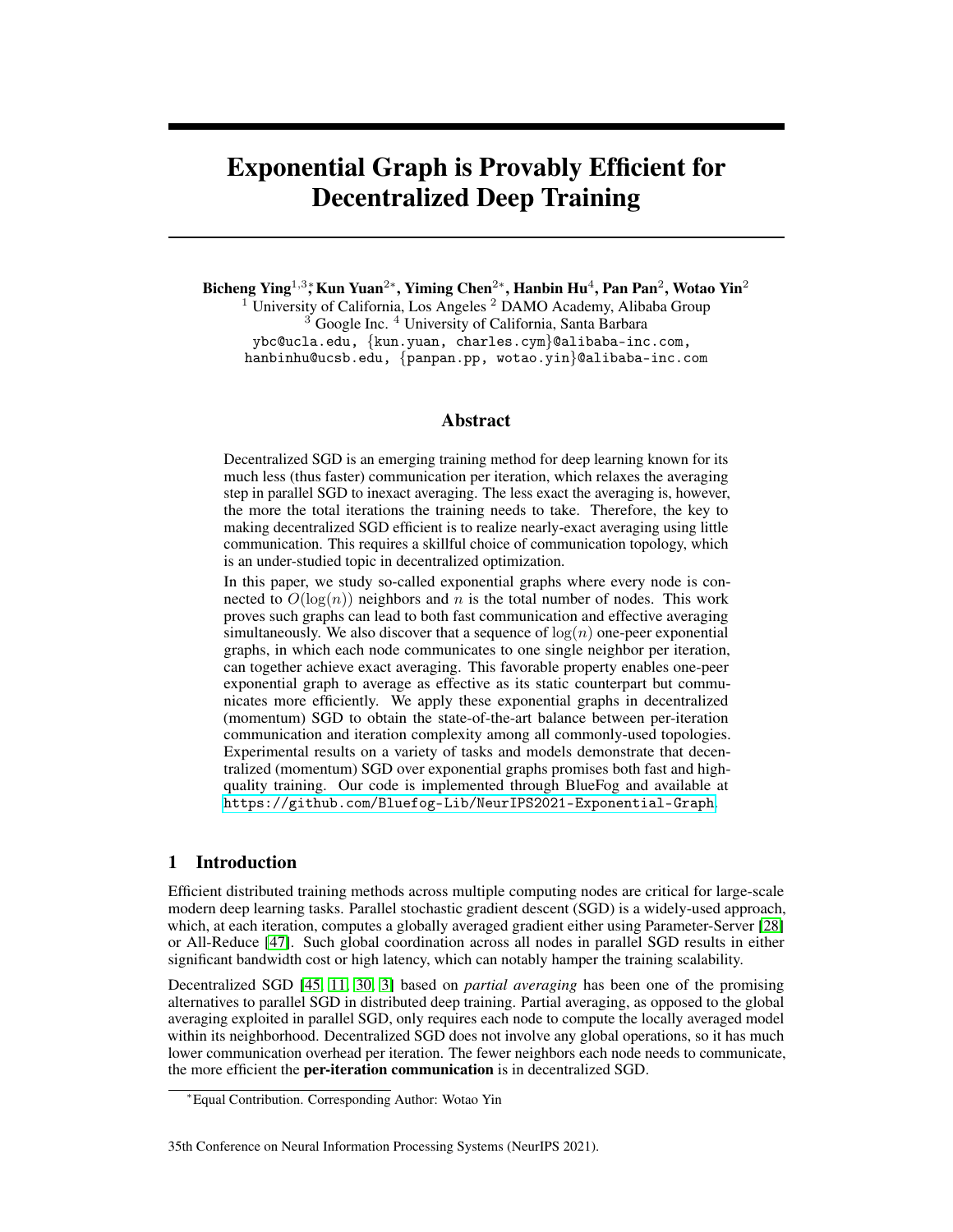Table 1: Comparison between decentralized (momentum) SGD over (some) various commonly-used topologes. The table assumes homogeneous data distributions across all nodes (which is practical for deep training within a data-center). The comparison for data-heterogeneous scenarios, and with more other topologies, is listed in Appendix C. The smaller the transient iteration complexity is, the faster decentralized algorithms will converge.

| <b>Topology</b>                               | Ring |                             | Grid Rand-Graph Rand-Match |                          | <b>Static Exp</b>                                   | <b>One-peer Exp</b> |
|-----------------------------------------------|------|-----------------------------|----------------------------|--------------------------|-----------------------------------------------------|---------------------|
| <b>Per-iter Comm.</b> $\Omega(2)$ $\Omega(4)$ |      |                             | $\Omega(\frac{n}{2})$      | $\Omega(1)$              | $\Omega(\log_2(n))$                                 | $\Omega(1)$         |
| Trans. Iters.                                 |      | $\Omega(n^7)$ $\Omega(n^5)$ | $\Omega(n^3)$              | $\overline{\phantom{0}}$ | $\Omega(n^3 \log_2^2(n))$ $\Omega(n^3 \log_2^2(n))$ |                     |

The reduced communication in decentralized SGD comes with a cost: slower convergence. While it can asymptotically achieve the same convergence linear speedup as parallel SGD [30, 3, 25, 64], i.e., the training speed increases proportionally to the number of computing nodes (see the definition in Sec. 2), decentralized SGD requires more iterations to reach that stage due to the ineffectiveness to aggregate information using partial averaging. We refer those iterations before decentralized SGD reaches its linear speedup stage as **transient iterations** (see the definition in Sec. 2), which is an important metric to measure the influence of partial-averaging [48, 65] on convergence rate of decentralized SGD. The less effective the partial averaging is, the more transient iterations decentralized SGD needs to take. Fig. 1 illustrates the transient iterations of decentralized SGD for the logistic regression problem. It is observed that decentralized SGD can asymptotically converge as fast as parallel SGD, but it requires more iterations (i.e., transient iterations) to reach that stage.

Per-iteration communication and transient iterations in decentralized SGD are determined by the network topology (we also use graph interchangeably with topology). The maximum degree of the graph decides the communication cost while the connectivity influences the transient iteration complexity. Generally speaking, a sparsely-connected topology communicates cheaply but endows decentralized SGD with more transient iterations due to the less effective information aggregation. A skillful choice of network topology, which is critical to achieve balance between periteration communication and transient iteration complexity, is under-studied in literature.



Figure 1: Illustration of transient iters. Experimental setting is in Appendix D.5.

### This work studies exponential graphs which are empiri-

cally successful [3, 61, 27, 14, 67] but less theoretically understood in deep training. Exponential graphs have two variants. In a static exponential graph, each node communicates to  $\lceil \log_2(n) \rceil$ neighbors (see Sec. 3 and Fig. 2). In one-peer exponential graph, however, each node cycles through all its neighbors, communicating, only, to a single neighbor per iteration (see Sec. 4 and Fig. 2). This paper will first clarify the connectivity and averaging effectiveness of these exponential graphs, and then apply them to decentralized momentum SGD to obtain the state-of-the-art balance between per-iteration communication and transient iteration complexity among all commonly-used topologies. Our main results (as well as our contributions) are:

- We prove that the spectral gap, which is used to measure the connectivity of the graph (see the definition in Sec. 2), of the static exponential graph is upper bounded by  $O(1/\log_2(n))$ . Before us, many literatures (e.g. [27]) claimed its upper bound to be  $O(1)$  incorrectly.
- Since one-peer exponential graphs are time-varying, it is difficult to derive their spectral gaps. However, we establish that any  $\log_2(n)$  consecutive sequence of one-peer exponential graphs can together achieve *exact averaging* when n is a power of 2.
- With the above results, we establish that one-peer exponential graph, though much sparser than its static counterpart, surprisingly endows decentralized momentum SGD with the same convergence rate as static exponential graph in terms of the best-known bounds.
- We derive that exponential graphs achieve  $\tilde{\Omega}(1)^2$  per-iteration communication and  $\tilde{\Omega}(n^3)$  transient iterations, both of which are nearly the best among other known topologies, see Table 1. The one-peer exponential graph is particularly recommended for decentralized deep training.
- We conduct extensive industry-level experiments across different tasks and models with various decentralized methods, graphs, and network size to validate our theoretical results.

<sup>&</sup>lt;sup>2</sup>Notation  $\tilde{\Omega}(\cdot)$  hides all logarithm factors.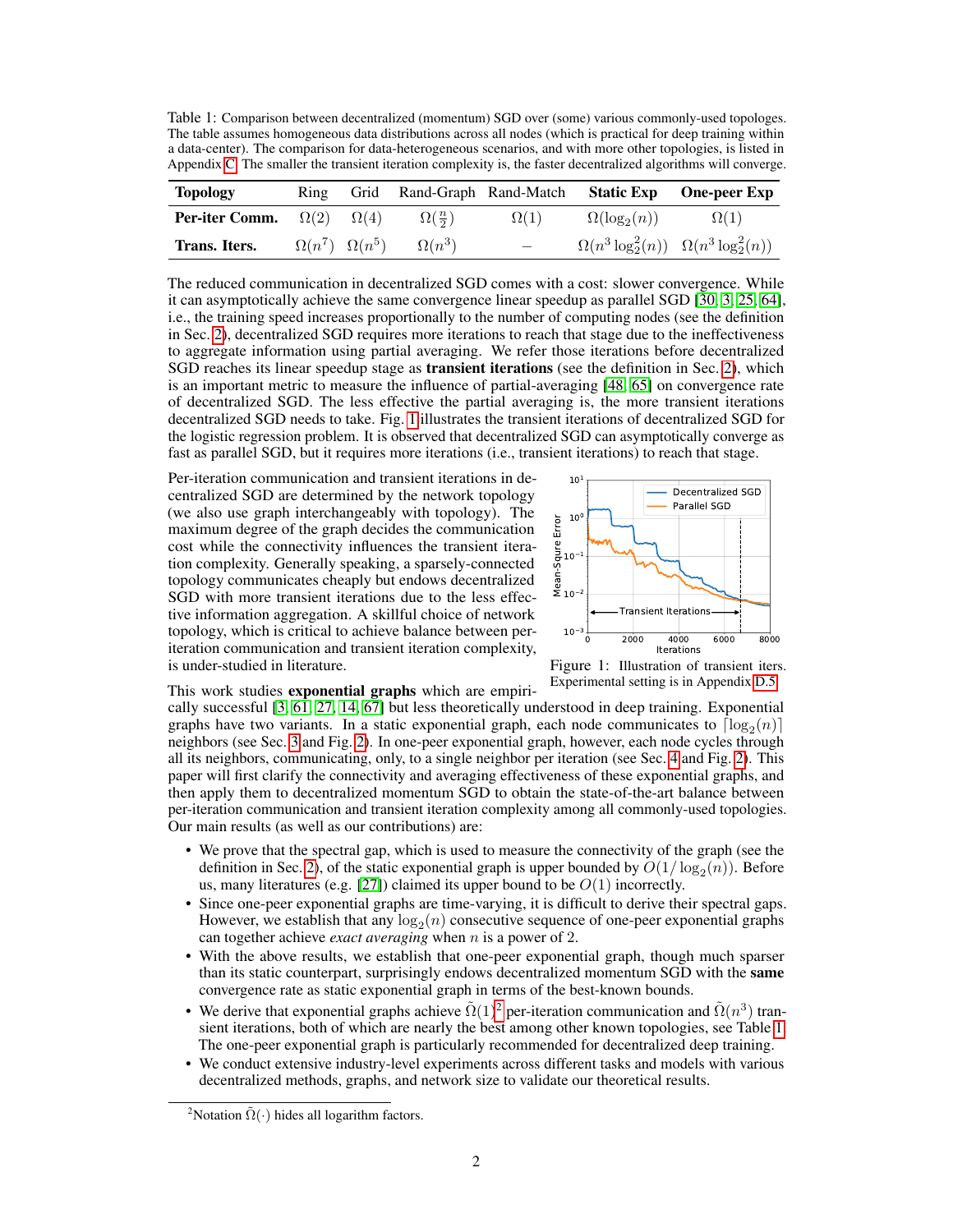

Figure 2: Illustration of the static and one-peer exponential graph.

### 2 Revisit Decentralized Momentum SGD and Related Works

This section reviews basic concepts and existing results on decentralized momentum SGD.

**Problem.** Suppose  $n$  computing nodes cooperate to solve the distributed optimization problem:

$$
\min_{x \in \mathbb{R}^d} f(x) = \frac{1}{n} \sum_{i=1}^n f_i(x) \quad \text{where} \quad f_i(x) := \mathbb{E}_{\xi_i \sim D_i} F(x; \xi_i). \tag{1}
$$

Function  $f_i(x)$  is local to node i, and random variable  $\xi_i$  denotes the local data that follows distribution  $D_i$ . We do not assume each distribution  $D_i$  is the same across all nodes.

Network topology and weights. Decentralized methods are based on partial averaging within neighborhood that is defined by the network topology (see the figure 2 as an example of six nodes). We assume all computing nodes are connected by a (directed or undirected) network topology. We define  $w_{ij}$ , the weight to scale information flowing from node j to node i, as follows:

$$
w_{ij} \begin{cases} > 0 & \text{if node } j \text{ is connected to } i, \text{ or } i = j; \\ = 0 & \text{otherwise.} \end{cases}
$$
 (2)

Algorithm 1 DmSGD

 $\mathcal{N}_i := \{j | w_{ij} > 0\}$  is defined as the set of neighbors of node i which also includes node i itself and the *weight matrix*  $W := [w_{ij}]_{i,j=1}^n \in \mathbb{R}^{n \times n}$  are denoted as a matrix that stacks the weights of all nodes. This matrix W characterizes the sparsity and connectivity of the underlying network topology.

Decentralized momentum SGD (DmSGD). There are many variants of decentralized momentum SGD [3, 20, 32, 67]. This paper will focus on the one proposed by [64] (listed in Algorithm 1), which imposes an additional partialaveraging over the momentum to achieve further speed up. The topology is allowed to change with iterations. When  $W^k \equiv W$ , topology and weight matrix will remain static.

Assumptions. We introduce several standard assumptions to facilitate future analysis:

**Initialize**  $\gamma$ ,  $x_i^{(0)}$ ; let  $m_i^{(0)} = 0, \beta \in (0,1)$ **For**  $k = 0, 1, 2, ..., T - 1$ , every node i **do** Sample weight matrix  $W^{(k)}$ ; Update gradient  $g_i^{(k)} = \nabla F(x_i^{(k)}; \xi_i^{(k)})$ ;  $m_i^{(k+1)} = \sum_{j \in \mathcal{N}_i} w_{ij}^{(k)} \big( \beta m_j^{(k)} + g_j^{(k)} \big);$  $x_i^{(k+1)} = \sum_{j \in \mathcal{N}_i} w_{ij}^{(k)} \big( x_j^{(k)} - \gamma m_j^{(k)} \big);$ 

**A.1** [SMOOTHNESS] Each  $f_i(x)$  is L-smooth, i.e.,  $\|\nabla f_i(x) - \nabla f_i(y)\| \le L\|x - y\|$  for any  $x, y \in \mathbb{R}^d$ .

**A.2** [GRADIENT NOISE] The random sample  $\xi_i^{(k)}$  is independent of each other for any k and i. We also assume  $\mathbb{E}[\nabla F(x; \xi_i)] = \nabla f_i(x)$  and  $\mathbb{E} \|\nabla F(x; \xi_i) - \nabla f_i(x)\|^2 \leq \sigma^2$ .

**A.3** [DATA HETEROGENEITY] It holds that  $\frac{1}{n}\sum_{i=1}^n \|\nabla f_i(x) - \nabla f(x)\|^2 \leq b^2$  for any  $x \in \mathbb{R}^d$ .

**A.4** [WEIGHT MATRIX] The weight matrix  $W^{(k)}$  is doubly-stochastic, i.e.  $W^{(k)}1 = 1$  and  $\mathbb{1}^T W^{(k)} = \mathbb{1}^T$ . If  $W^{(k)} \equiv W$ , we assume  $\rho(W) := \max_{\lambda_i(W) \neq 1} \{|\lambda_i(W)|\} \in (0,1)$ , where  $\lambda_i(W)$  is the *i*−th eigenvalue of the matrix W.<sup>3</sup>

The quantity  $1 - \rho$ , which is also referred to as the spectral gap of the weight matrix W, measures how well the topology is connected [53]. In the large and sparse topology which is most valuable to deep training, it typically holds that  $1 - \rho \rightarrow 0$ .

<sup>&</sup>lt;sup>3</sup>When there is no ambiguity, we simply use  $\rho$  instead of  $\rho(W)$ . Throughout the paper we do NOT use  $\rho$ as spectral radius. Instead, it is the second largest eigenvalue in magnitude. Note we cannot directly sort the eigenvalues since W is not necessarily symmetric and the eigenvalue can be a complex number.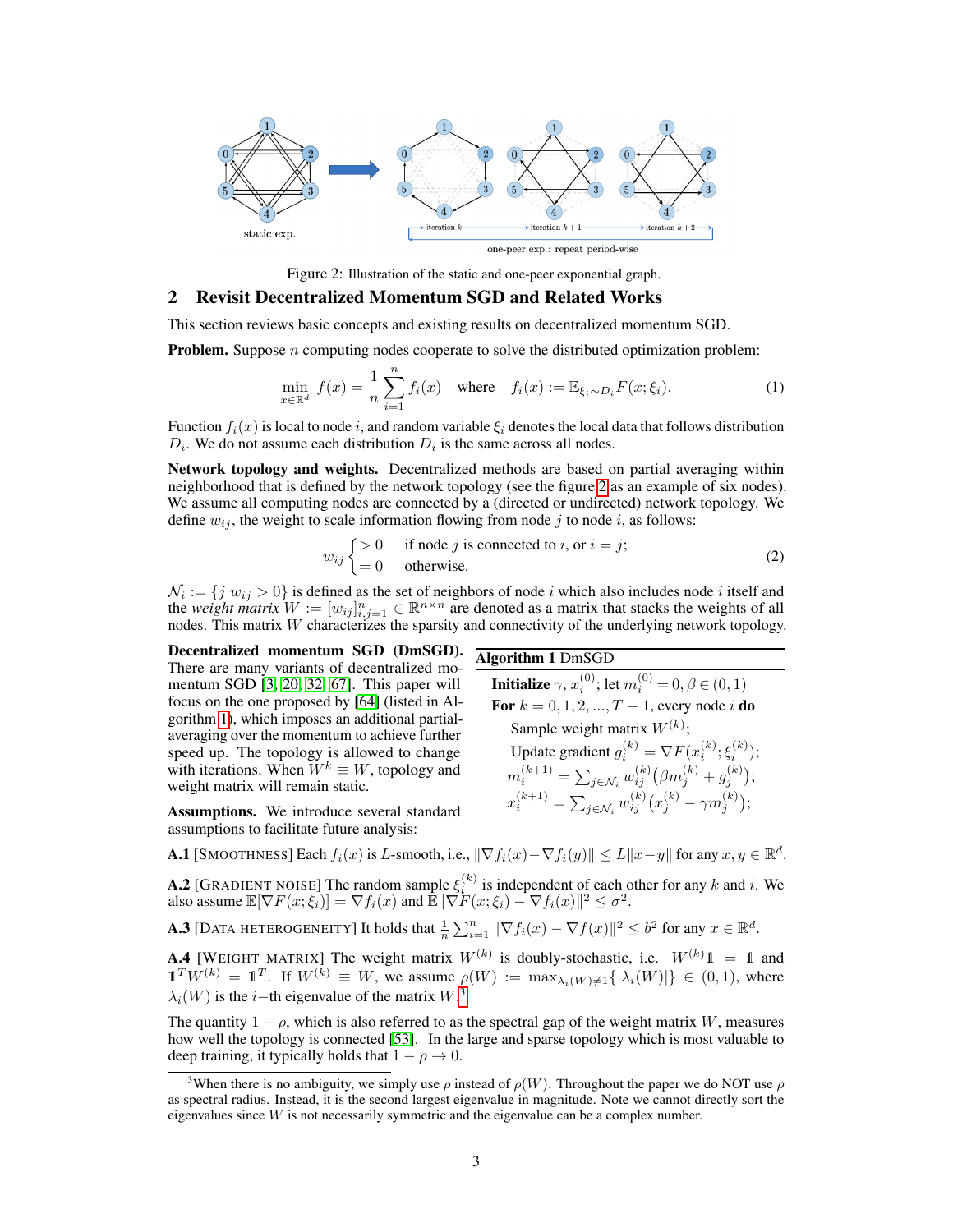**Communication overhead.** According to [5], global averaging across n nodes either incurs  $\Omega(n)$ bandwidth cost via Parameter-Server, or  $\Omega(n)$  latency via Ring-Allreduce. In either way, it takes  $\Omega(n)$ per-iteration communication time, which is proportional to the network size  $n$ . As to decentralized methods, we will similarly assume the per-iteration communication time to be  $\Omega$ (maximum degree). Convergence. Under Assumptions A.1–A.4, DmSGD with static topology will converge at [64, 25]:

$$
\frac{1}{T}\sum_{k=1}^{T}\mathbb{E}\|\nabla f(\bar{\mathbf{x}}^{(k)})\|^2 = O\left(\frac{\sigma^2}{\sqrt{nT}} + \frac{n\sigma^2}{T(1-\rho)} + \frac{nb^2}{T(1-\rho)^2}\right)
$$
(3)

in which  $\bar{x}^{(k)} = \frac{1}{n} \sum_{i=1}^{n} x_i^{(k)}$ . It is worth noting that no analysis in literature, to our knowledge, exists for DmSGD over time-varying topologies with non-convex costs.

**Linear speedup.** When T is sufficiently large, the first term  $1/$ √  $nT$  dominates (3). This also applies to parallel SGD. Decentralized and parall SGDs all require  $T = \Omega(1/(n\epsilon^2))$  iterations to reach a desired accuracy  $\epsilon$ , which is inversely proportional to n. Therefore, an algorithm is in its linear-speedup stage at T<sup>th</sup> iteration if, for this T, the term involving  $nT$  is dominating the rate.

Transient iterations. Transient iterations are referred to those iterations before an algorithm reaches linear-speedup stage, that is when T is relatively small so non- $nT$  terms still dominate the rate (see illustration in Appendix C). To reach linear speedup,  $T$  has to satisfy (derivation in Appendix C)

Homogeneous data: 
$$
T = \Omega\left(\frac{n^3}{(1-\rho)^2}\right)
$$
 Heterogeneous data:  $T = \Omega\left(\frac{n^3}{(1-\rho)^4}\right)$  (4)

which corresponds to the transient iteration complexity in the homo/hetero-geneous data scenarios.

### 2.1 Related Works

Decentralized deep training. Decentralized optimization originates from the control and signal processing community. The first decentralized algorithms on general optimization problems include decentralized gradient descent [45], diffusion [11, 51] and dual averaging [18]. In the deep learning regime, decentralize SGD, which was established in [30] to achieve the same linear speedup as parallel SGD in convergence rate, has attracted a lot of attentions. Many efforts have been made to extend the algorithm to directed topologies [3, 42], time-varying topologies [25, 42], asynchronous settings [31], and data-heterogeneous scenarios [57, 62, 32, 67]. Techniques such as quantization/compression [2, 8, 26, 24, 58, 36], periodic updates [55, 25, 64], and lazy communication [37, 38, 13] were also integrated into decentralized SGD to further reduce communiation overheads.

Topology influence. The influence of network topology on decentralized SGD was extensively studied in [25, 51, 66, 45, 42, 27]. All these works indicate that a well-connected topology will significantly accelerate decentralized SGD. Two directions have been explored to relieve the influence of network topology. One line of research proposes new algorithms that are less sensitive to topologies. For example, [66, 23, 65, 57, 1] removed data heterogeneity with bias-correction techniques in [68, 29, 62, 40, 69], and [14, 61, 7, 27] utilized periodic global averaging or multiple partial averaging steps. All these methods have improved topology dependence. The other line is to investigate topologies that enable communication-efficient decentralized optimization. [43, 15] examined various topologies (such as ring, grid, torus, expander, etc.) on averaging effectiveness, which, however, are either communication-costly or averaging-ineffective compared to exponential graphs studied in this paper. [41, 6, 9, 10] studied random graphs (such as Erdos-Renyi random graph and random geometric graph) in which each edge is activated randomly. The randomness of the edge activation can cause a highly unbalanced degrees of each node in the graph, which may significantly affect the efficiency in per-iteration communication.

Algorithms with time-varying topologies. Many previous works have studied decentralized algorithms with time-varying topologies. [42] and [44] examined the convergence of decentralized (deterministic) gradient descent and gradient tracking under convex scenarios. [17, 52] investigated gradient tracking under non-convex scenarios, but it did not clarify the influence of the time-varying graphs on convergence rate. In the stochastic scenario, [25] illustrates how decentralized SGD is influenced by time-varying topologies in the non-convex scenario. However, its analysis cannot be directly extended to the decentralized momentum SGD studied in this work.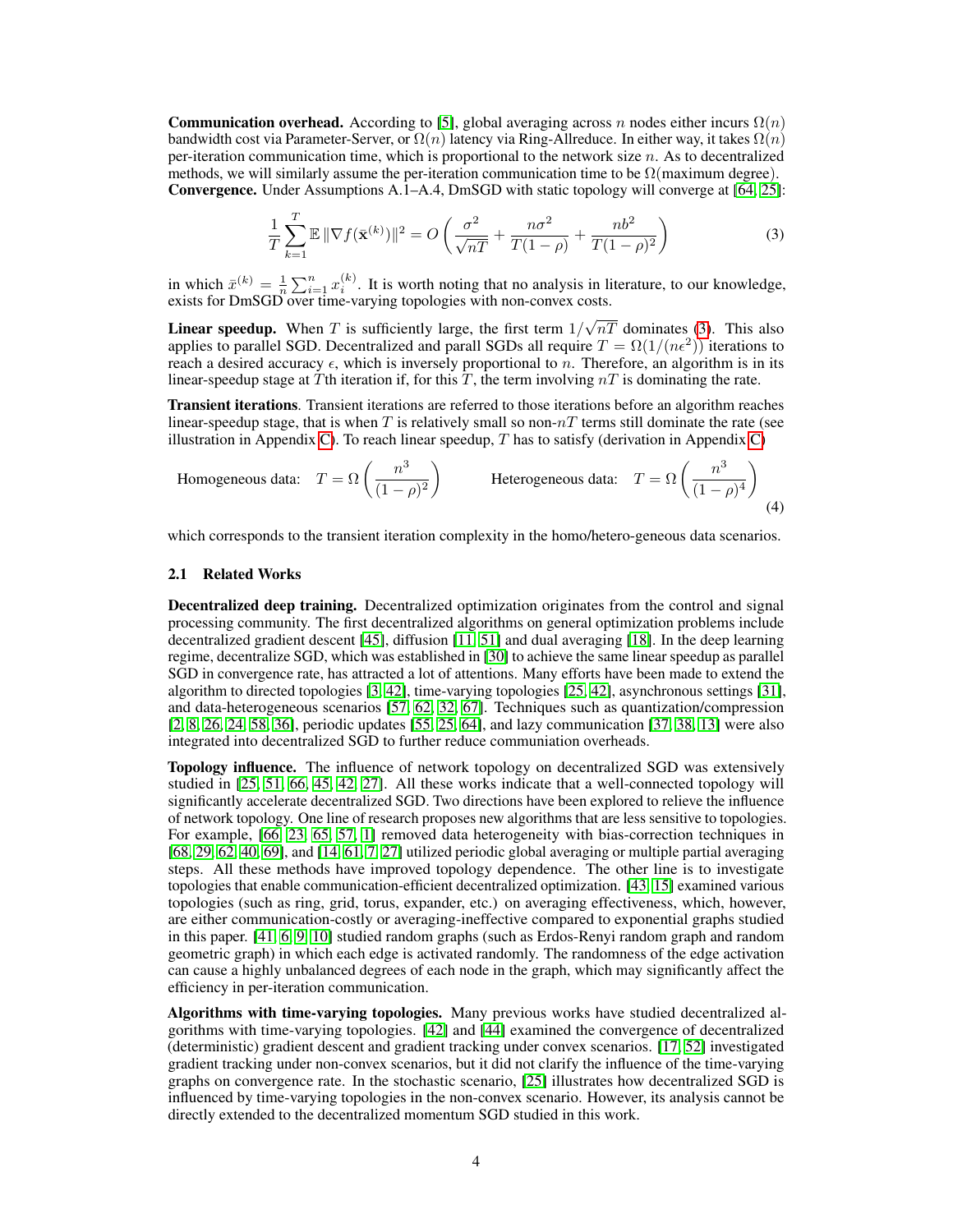Another related work is the **Matcha** method [60] based on disjoint matching decomposition sampling. While similar to Matcha, decentralized SGD over one-peer exponential graphs has several fundamental differences. First, one-peer exponential graph is directed while Matcha only supports *undirected* and *symmetric* matching decomposition. Second, the favorable periodic exact-average property of one-peer exponential graphs only holds when sampled *cyclicly*. However, Matcha only supports *independent* and *random* matching samples in analysis. For these reasons, Matcha cannot cover one-peer exponential graphs (especially when momentum is utilized in decentralized SGD).

Note. This paper considers deep training within high-performance data-center clusters, in which all GPUs are connected with high-bandwidth channels and the network topology can be fully controlled. It is not for the wireless network setting in which the topology cannot be changed freely.

### 3 Spectral Gap of Static Exponential Graph

As discussed above, the graph maximum degree decides the per-iteration communication cost while the spectral gap determines the transient iteration complexity (see (4)). It is critical to seek topologies that are both sparse and with large spectral gap  $1-\rho$  simultaneously. In this section, we will establish that the static exponential graph, which was first introduced in [3, 30], is one of such topologies.

In a static exponential graph, each node is assigned an index from 0 to  $n - 1$  and will communicate to neighbors that are  $2^0, 2^1, \cdots, 2^{\lfloor \log_2(n-1) \rfloor}$  hops away. The left plot in Fig. 2 illustrates a directed 6-node exponential network topology. With maximum degree  $\lceil \log_2(n) \rceil$  neighbors, partial averaging over the static exponential graph will take  $\Omega(\log_2(n))$  communication time per iteration. However, it remains unclear what the spectral gap is for this topology.

Weight matrix associated with static exponential graph is defined as follows:

$$
w_{ij}^{\exp} = \begin{cases} \frac{1}{\lceil \log_2(n) \rceil + 1} & \text{if } \log_2(\text{mod}(j - i, n)) \text{ is an integer or } i = j\\ 0 & \text{otherwise.} \end{cases}
$$
(5)

An example weight matrix associated with the static exponential graph in Fig. 2 is in Appendix A.1. The following proposition evaluates the spectral gap  $1 - \rho$  for weight matrix in (5).

Proposition 1 (SPECTRAL GAP OF STATIC EXPO) *The spectral gap of matrix* (5)*, which can also be interpreted as the second largest magnitude of eigenvalues, satisfies (Proof is in Appendix A.2)*

$$
1 - \rho(W^{\exp}) \begin{cases} = \frac{2}{1 + \lceil \log_2(n) \rceil}, & \text{when } n \text{ is even number} \\ < \frac{2}{1 + \lceil \log_2(n) \rceil}, & \text{when } n \text{ is odd number} \end{cases}
$$
(6)

*In addition, we have*  $\|W^{\text{exp}} - \frac{1}{n}11^T\|_2 = \rho(W^{\text{exp}})$ *.* 

**Remark 1** *For a general non-symmetric matrix W*, *it typically holds that*  $\|W - \frac{1}{n}11^T\|_2 \neq \rho(W)$ *. Proposition 1* establishes  $\|W^{\text{exp}} - \frac{1}{n}11^T\|_2 = \rho(W^{\text{exp}})$  *for exponential graph.* 

Remark 2 *The hypercube graph is established in [59, Chapter 16] to have the spectral gap as*  $1 - \rho(W^{\text{HyperCube}}) = 2/(1 + \log_2(n))$ . While such spectral gap is on the same order as the *exponential graph, there are two fundamental differences between these two graphs: (a) the hypercube graph has to be undirected and the corresponding* W *is symmetric; (b) the number of vertices of hypercube must be a power of 2, i.e.,*  $n = 2^{\tau}$  *for some positive integer*  $\tau$ *. In comparision, the exponential graph is more flexible in the size of the graph structure.*

Remark 3 *Proposition 1 clarifies the spectral gap of the static exponential graph. Many literatures before this work (such as [27]) claimed the spectral gap to be* O(1)*, which is not accurate.*

The theoretical analysis of Proposition 1 is non-trivial. To evaluate the spectral gap, for any network size  $n$ , we have to derive the analytical expression for each eigenvalue using Fourier transform and calculate the magnitudes. The most tricky part is to assert which eigenvalue expression attains the *second* largest value.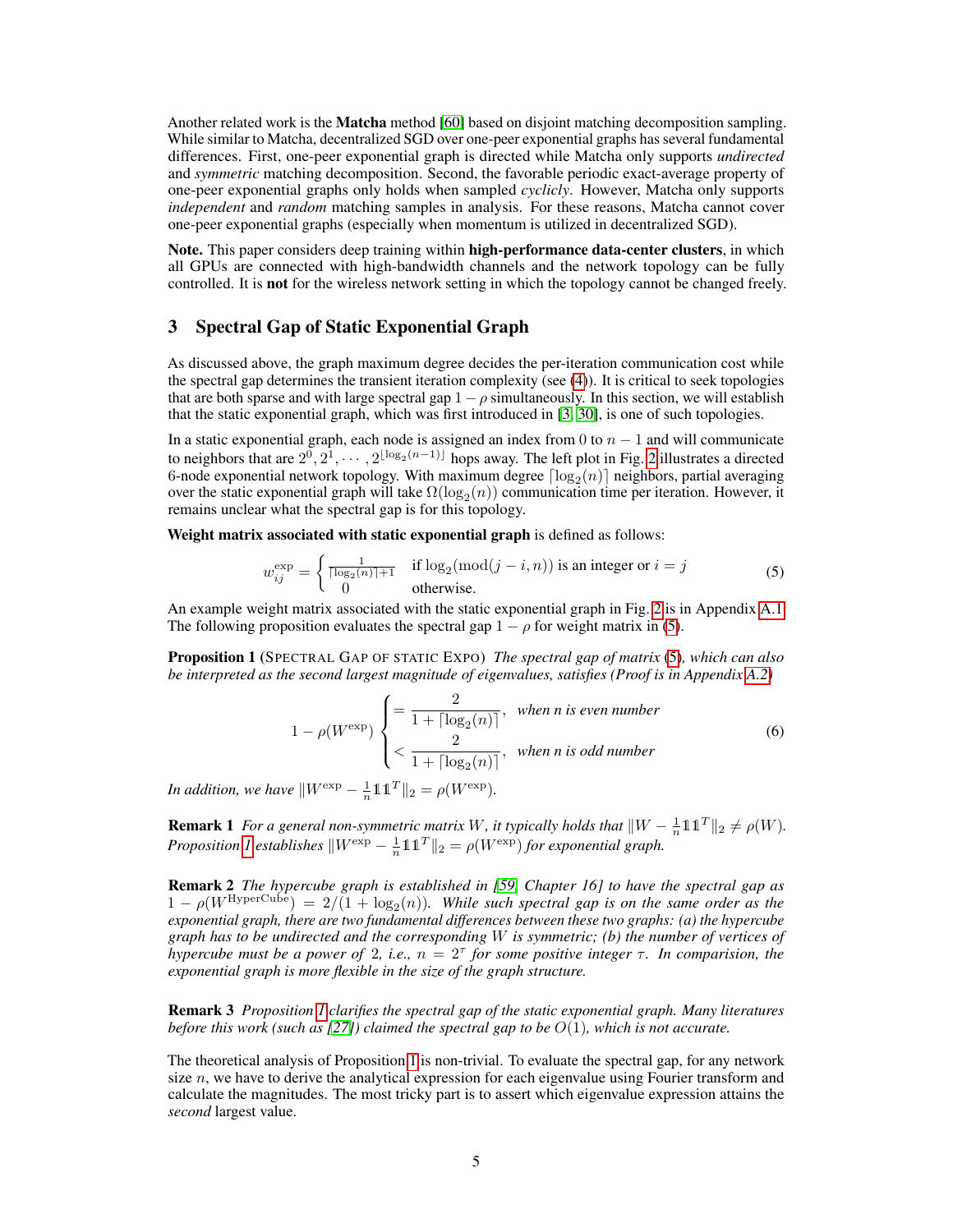We now numerically validate the established spectral gap. In Fig. 3, we plotted the spectral gap of the static exponential graph with n ranging from 4 to 290. It is observed that the derived gap  $\rho = 1 - 2/(1 + \lceil \log_2(n) \rceil)$  is very tight (see the black dashed line). In fact, it exactly matches the numerical spectral gap when  $n$  is even. Moreover, it is also observed the spectral gap of static exponential graph is much smaller than that of ring or grid.

Finally, we compare the spectral gap and maximum degree of the static exponential graph with all other common graphs in Appendix A.3. It is observed that static exponential graph, while with a sightly larger maximum degree, has a significantly smaller spectral gap than ring and grid.



Figure 3: Spectral gap of some topologies.

## 4 One-Peer Exponential Graph Achieves Periodic Exact-Averaging

Static exponential graph incurs  $\Omega(\log_2(n))$  communication overhead per iteration. To overcome this issue, [3] proposes to decompose the static exponential graph into a sequence of one-peer graphs, in which each node cycles through all its neighbors, communicating, only, to a single neighbor per iteration, see the right plot in Fig. 2. Apparently, each one-peer realization incurs  $\Omega(1)$  communication cost, which matches with ring or grid. Since each realization is sparser than the static graph, one may expect DmSGD with one-peer exponential graphs are less effective in aggregating information. In the following, we will establish an interesting result: one-peer is very effective in averaging.

**Time-varying weight matrix.** We let  $\tau = \lfloor \log_2(n) \rfloor$ . The weight matrix at iteration k is

$$
w_{ij}^{(k)} = \begin{cases} \frac{1}{2} & \text{if } \log_2(\text{mod}(j - i, n)) = \text{mod}(k, \tau) \\ \frac{1}{2} & \text{if } i = j \\ 0 & \text{otherwise.} \end{cases}
$$
(7)

The weight matrix for each realization of the one-peer exponential graphs in Fig. 2 is in Appendix B.1. Since each node communicates to one single neighbor per iteration, the resulting weight matrix is very sparse, with only one non-zero element in the non-diagonal positions per row and column.

Periodic exact-averaging. The periodic exact-averaging property, which was observed by [3] without theoretical justifications, is fundamental to clarify the averaging effectiveness of one-peer exponential graphs. The following lemma proves that the property holds when  $n$  is a power of 2.

**Lemma 1** (PERIODIC EXACT AVERAGING) *Suppose*  $\tau = \log_2(n)$  *is a positive integer. If*  $W^{(k)}$  *is the weight matrix generated by* (7) *over the one-peer exponential graphs, it then holds that each*  $W^{(k)}$  is doubly-stochastic, i.e.  $W^{(k)} 1 = 1$  and  $1^T W^{(k)} = 1^T$ . Furthermore, it holds that

$$
W^{(k+\ell)}W^{(k+\ell-1)}\cdots W^{(k+1)}W^{(k)} = \frac{1}{n}\mathbb{1}\mathbb{1}^T
$$
\n(8)

*for any integer*  $k \geq 0$  *and*  $\ell \geq \tau$ *. And equivalently, the consensus residue form holds that* 

$$
\left(W^{(k+\ell)} - \frac{1}{n}11^{T}\right)\left(W^{(k+\ell-1)} - \frac{1}{n}11^{T}\right)\cdots\left(W^{(k)} - \frac{1}{n}11^{T}\right) = 0\tag{9}
$$

*(Proof is in Appendix B.2).*

**Remark 4** The assumption that  $\log_2(n)$  is a positive integer seems necessary. We numerically tested various one-peer exponential graphs with non-integer  $\log_2(n)$ . None of them is endowed with the *periodic exact-average property.*

**Remark 5** When  $log_2(n)$  is a positive integer and each realization of the one-peer exponential *graph is sampled without replacement, it is easy to verify that the periodic exact-averaging property still holds. However, if each realization is sampled with replacement, the periodic exact-averaging property generally does not hold unless all realizations are occasionally sampled without repeating.*

Remark 6 *It is worth noting that an one-peer variant of the hypercube graph is established to achieve exact averaging with*  $\tau = \log_n(n)$  *steps [54]. Such one-peer hypercube is undirected and symmetric, which is different from the one-peer exponential graph which is directed and asymmetric.*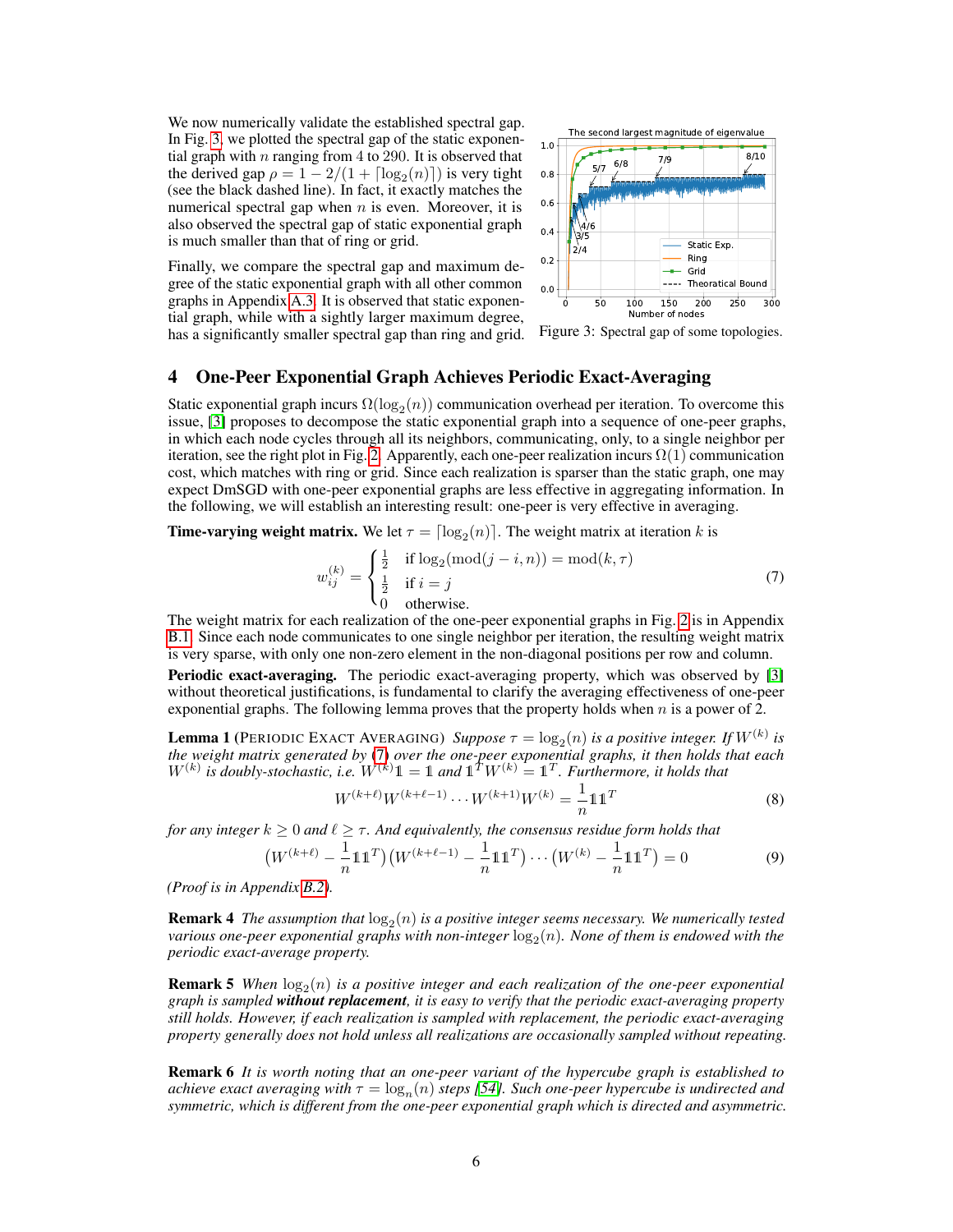We now numerically validate Lemma 1. To this end, we initialize a vector  $x \in \mathbb{R}^d$  arbitrarily, and examine how  $\|(\Pi_{\ell=0}^k W^{(\ell)} - \frac{1}{n} \mathbb{1} \mathbb{1}^T)x\|$  decreases with iteration k. The weight matrix  $W^{(k)}$  is either static or samples from onepeer exponential graph or bipartite random match graph. In Fig. 4, it is observed that one-peer exponential graphs can achieve exact average after  $log_2(n)$  steps, which coincides with the results in Lemma 1. In contrast, the static exponential and bipartite random match graphs can only achieve the global average asymptotically. The justification for Remarks 4 and 5 is in Appendix B.3.

## 5 DmSGD with Exponential Graphs

With the derived property in Sec. 3 and 4, this section will examine the convergence of DmSGD with static and one-peer exponential graphs.



Figure 4: Illustration of how consensus residues decay with iterations for various graphs. O.E. and S.E. denote one-peer and static exponential graphs, and R.M. denotes bipartite random match graph.

DmSGD with static exponential graph. Based on Proposition 1, we can achieve the convergence rate and transient iterations, by following analysis in [64], of DmSGD with static exponential graph.

**Corollary 1** Under Assumptions A.1–A.4, if 
$$
\gamma = \frac{\sqrt{n(1-\beta)^3}}{\sqrt{T}}
$$
, *DmSGD* (Algorithm 1) will converge at

$$
\frac{1}{T} \sum_{k=1}^{T} \mathbb{E} \|\nabla f(\bar{\mathbf{x}}^{(k)})\|^2 = O\left(\frac{\sigma^2}{\sqrt{(1-\beta)nT}} + \frac{n\log_2(n)(1-\beta)\sigma^2}{T} + \frac{n(1-\beta)b^2\log_2^2(n)}{T}\right)
$$
(10)

*Furthermore, the transient iteration complexity of DmSGD over static exponential graph is*  $O(n^3 \log_2^2(n))$  for data-homogeneous scenario and  $O(n^3 \log_2^4(n))$  for data-heterogeneous scenario.

DmSGD with one-peer exponential graph. With each realization being sparser than its static counterpart, one-peer exponential graph is believed to converge slower. However, the periodic exactaveraging property can help DmSGD achieve the same convergence rate as its static counterpart. Note that DmSGD with one-peer exponential graph is an **one-loop** algorithm, see Algorithm 1. The DmSGD updates start immediately after sampling one weight matrix.

**Theorem 1** We assume  $\tau = \log_2(n)$  is a positive integer, and the time-varying weight matrix is *generated by* (7) *over one-peer exponential graphs. Under Assumptions A.1–A.4 and*  $\gamma = \frac{\sqrt{n(1-\beta)^3}}{\sqrt{T}}$ , *DmSGD (Algorithm 1) will converge at (Proof is in Appendix D.1-D.3).*

$$
\frac{1}{T} \sum_{k=1}^{T} \mathbb{E} \|\nabla f(\bar{\mathbf{x}}^{(k)})\|^2 = O\left(\frac{\sigma^2}{\sqrt{(1-\beta)nT}} + \frac{n(1-\beta)\sigma^2\tau}{T} + \frac{n(1-\beta)b^2\tau^2}{T}\right). \tag{11}
$$

*Furthermore, the transient iteration complexity of DmSGD over one-peer exponential graph is*  $O(n^3\log_2^2(n))$  for data-homogeneous scenario and  $O(n^3\log_2^4(n))$  for data-heterogeneous scenario.

**Remark 7** *Comparing* (11) *with* (10), and noting that  $\tau = \log_2(n)$ , we conclude that **DmSGD with** *one-peer graphs converge exactly as fast as with the static counterpart in terms of the established rate bounds. In addition, both graphs endow DmSGD with the same transient iteration complexity.*

Remark 8 *We can also achieve the convergence rate for decentralized SGD (i.e., DSGD without momentum acceleration) with one-peer exponential graph by setting*  $\beta = 0$ *. It is easy to verify that DSGD with one-peer graphs can also converge as fast as with the static exponential graph.*

Remark 9 *The convergence rate and transient iteration complexity of DSGD with general mixing matrices sampling strategy are also studied in [25]. However, the results in reference [25] does not cover the scenario with momentum acceleration. As we show in the proof details, it is highly non-trivial to handle momentum.*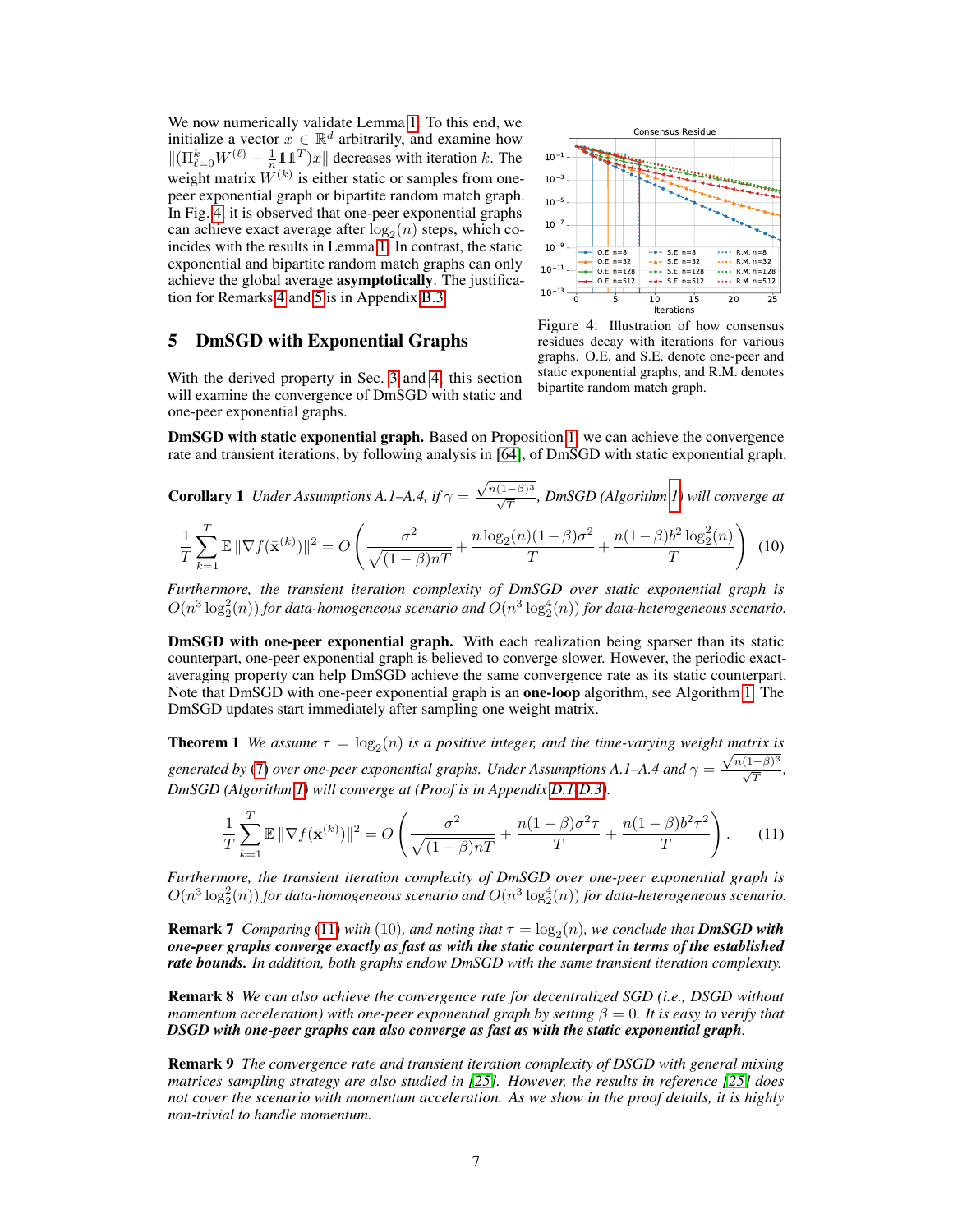It is worth noting that the analysis for the above theorem is non-trivial. While it targets on the one-peer exponential graph, the analysis techniques can be extended to the general time-varying topologies. To our best knowledge, it establishes the first result for DSGD with momentum acceleration, over the time-varying topologies, and in the non-convex settings. Existing analysis either focuses on DSGD without momentum [25], or DmSGD with static topologies [64]. In addition, the last two terms in (11), actually, can be further tightened by the spectral gap of one-peer exponential graphs. Since the tightened terms are rather complicated, we leave them to the discussion in Appendix D.4.

State-of-the-art balance between communication and convergence. Table 1 (and tables in Appendix D.5) summarize the per-iteration communication time and transient iteration complexity for all commonly-used topologies. When *n* is sufficiently large, the term  $\log_2(n)$  can be ignored. In this scenario, the exponential graphs (including both static and one-peer variants) achieve state-of-the-art  $\tilde{\Omega}(1)$  per-iteration communication and  $\tilde{\Omega}(n^3)$  transient iterations, in which  $\tilde{\Omega}(\cdot)$  hides all logarithm factors. In Appendix D.5, we numerically validate that exponential graphs have smaller transient iteration complexity than ring or grid graph as predicted in Table 1. The comparison between exponential graph with random graphs [41, 6, 9, 10] (such as the Erdos-Renyi graph and geometric random graph) is discussed in Appendix A.3.3.

One-peer exponential graph is recommended for decentralized deep training. It is because onepeer exponential graph endows DmSGD with the same convergence rate as its static counterpart, but incurs strictly less communication overhead per iteration.

## 6 Experiments

This section will validate our theoretical results by extensive deep learning experiments. First, we evaluate how DmSGD with exponential graphs perform against other commonly-used graphs with varying network size. Second, we examine whether one-peer exponential graphs achieve the same convergence rate and accuracy as its static counterpart across different tasks, models, and algorithms.

Metrics. Training time and validation accuracy are two critical metrics to examine the effectiveness of a distributed training algorithm in deep learning. These two metrics are typically evaluated after the algorithm completes a fixed number of epochs (say, 90 epochs). Training time can reflect the communication efficiency while accuracy, though might not be precise, can roughly measure the convergence rate (or iteration complexity). These two metrics are used in most of our experiments.

### 6.1 Setup

We implement all decentralized algorithms with PyTorch [46] 1.8.0 using NCCL 2.8.3 (CUDA 10.1) as the communication backend. For parallel SGD, we used PyTorch's native Distributed Data Parallel (DDP) module. For the implementation of decentralized methods, we utilize BlueFog [63], which is a high-performance decentralized deep training framework, to facilitate the topology organization, weight matrix generation, and efficient partial averaging. We also follow DDP's design to enable computation and communication overlap. Each server contains 8 V100 GPUs in our cluster and is treated as one node. The inter-node network fabrics are 25 Gbps TCP as default, which is a common distributed training platform setting.

### 6.2 Exponential graphs enable efficient and high-quality training

In this subsection we evaluate how DmSGD with exponential graphs perform against other commonlyused topologies in the task of image classification.

Implementation. We conduct a series of image classification experiments with the ImageNet-1K [16], which consists of 1,281,167 training images and 50,000 validation images in 1000 classes. We train classification models with different topologies and numbers of nodes to verify our theoretical findings. The training protocol in [21] is used. In details, we train total 90 epochs. The learning rate is warmed up in the first 5 epochs and is decayed by a factor of 10 at 30, 60 and 80-th epoch. The momentum SGD optimizer is used with linear learning rate scaling by default. Experiments are trained in the mixed precision using Pytorch native amp module. We implement DmSGD with all graphs listed in Table 1. The details of each graph is described in Appendix E. For each graph, we test the training time and validation accuracy for DmSGD with GPU numbers ranging from 32 to 256.

Experiment results. The comparison between different graphs (with varying size) in top-1 validation accuracy and training time after 90 epochs is listed in Table 2. Major observations are: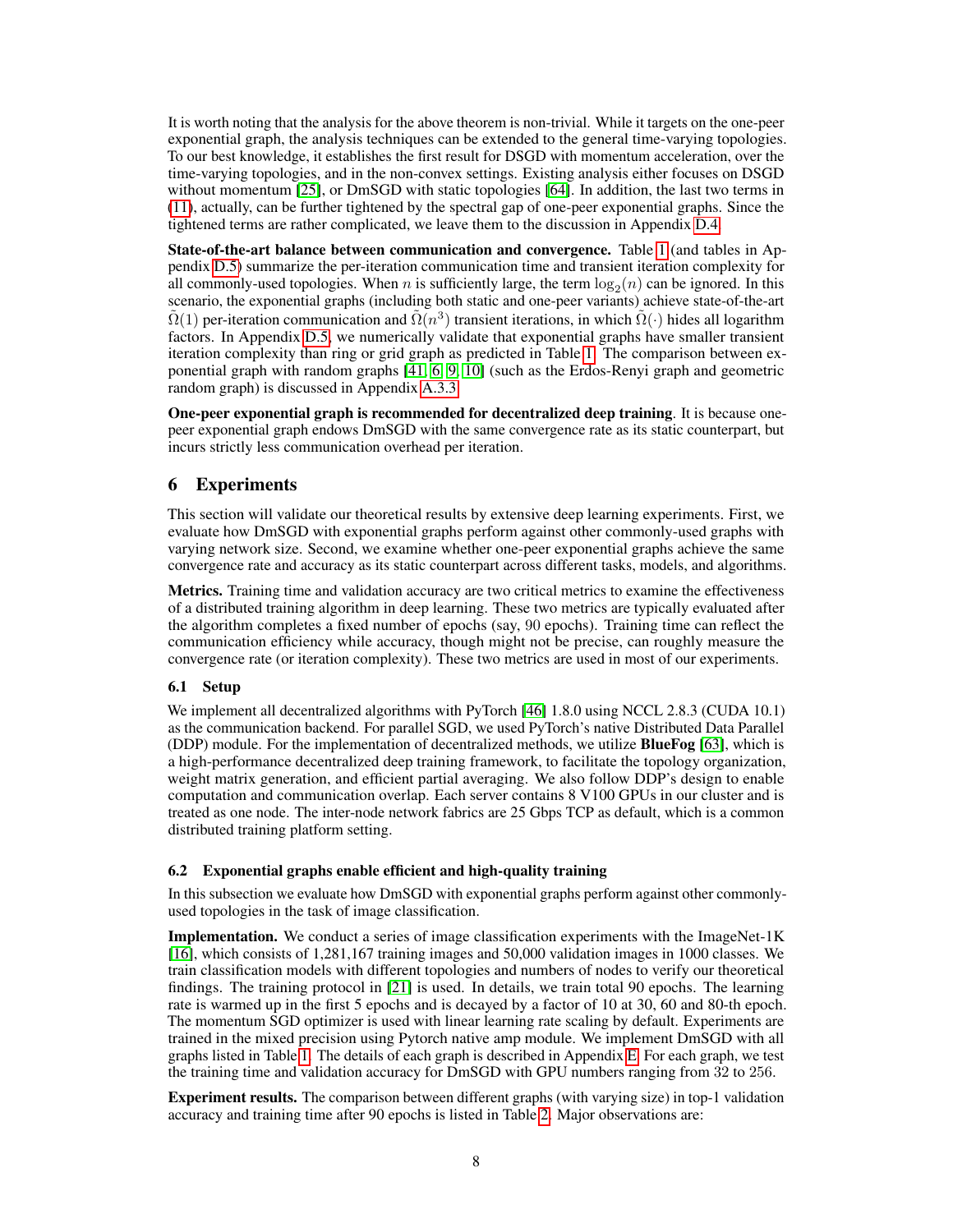Table 2: Comparison of top-1 validation accuracy(%) and training time (hours) with different topologies.

| <b>NODES</b>                                                                                             | $4(4x8$ GPUs)                                                                            |             | $8(8x8$ GPUs) |             | $16(16x8$ GPUs) |             | 32(32x8 GPUs)                                                                            |             |
|----------------------------------------------------------------------------------------------------------|------------------------------------------------------------------------------------------|-------------|---------------|-------------|-----------------|-------------|------------------------------------------------------------------------------------------|-------------|
| TOPOLOGY                                                                                                 | ACC.                                                                                     | <b>TIME</b> | ACC.          | <b>TIME</b> | ACC.            | <b>TIME</b> | ACC.                                                                                     | <b>TIME</b> |
| <b>RING</b>                                                                                              |                                                                                          |             |               |             |                 |             | $76.13 \pm 0.023$ 11.6 $76.07 \pm 0.013$ 6.5 $76.08 \pm 0.026$ 3.3 $75.58 \pm 0.021$ 1.8 |             |
| GRID                                                                                                     |                                                                                          |             |               |             |                 |             | $76.08 \pm 0.007$ 11.6 $76.35 \pm 0.037$ 6.7 $75.88 \pm 0.011$ 3.4 $75.76 \pm 0.022$ 2.0 |             |
| BI-RAND, MATCH, 75.96 $\pm 0.032$ 11.1 76.26 $\pm 0.027$ 5.7 76.07 $\pm 0.012$ 2.8 75.83 $\pm 0.029$ 1.5 |                                                                                          |             |               |             |                 |             |                                                                                          |             |
| RANDOM GRAPH                                                                                             | $75.97 \pm 0.028$ 11.5 $76.01 \pm 0.033$ 7.1 $76.18 \pm 0.008$ 6.7 $76.24 \pm 0.018$ 4.7 |             |               |             |                 |             |                                                                                          |             |
| STATIC EXP.                                                                                              |                                                                                          |             |               |             |                 |             | $76.21 \pm 0.028$ 11.6 $76.32 \pm 0.037$ 6.9 $76.30 \pm 0.007$ 4.1 $76.28 \pm 0.020$ 2.5 |             |
| ONE-PEER EXP.                                                                                            | $76.28 \pm 0.063$ 11.1 $76.47 \pm 0.035$ 5.7 $76.42 \pm 0.030$                           |             |               |             |                 |             | $2.8$ $76.30 + 0.062$                                                                    | $-1.5$      |

[1] All graphs (except the random graph) endows DmSGD with training time linear speedup. Among them, bipartite random matching and one-peer exponential graphs achieve the best linear speedup due to their efficient per-iteration communication. However, the accuracy of the matching graph cannot match one-peer exponential graph. The random graph fails to achieve linear speedup because of its extremely expensive communication overheads.

[2] In the  $32 \times 8$  GPUs scenario, the training time to finish all 90 epochs can be sorted as follows: one-peer ≈ Bi-RandMatch < Ring < Grid < static exponential < random graph, which coincides with the per-iteration communication time listed in Table 1.

[3] In the  $32 \times 8$  GPUs scenario, the training accuracy achieved by each graph after 90 epochs is sorted as follows: random graph  $\approx$  static exponential  $\approx$  one-peer  $>$  Bi-RandMatch  $>$  Grid  $>$  Ring, which coincides with the transient iteration complexity listed in Table 1. Note that the random graph is rather dense (see the detail in Appendix A.3.1) so it has good accuracy but consumes significant wall-clock time in training.

With the second and third observations, we can find exponential graphs (especially the one-peer exponential graph) can enable both fast and high-quality training performance. We also examined the performance of exponential graphs when  $n$  is not a power of 2, see Appendix E.2.

### 6.3 One-peer exponential graph v.s. static exponential graph

In this subsection we will focus on the two exponential graphs studied in this paper. In particular, we will validate that one-peer exponential graph endows DmSGD with the same convergence rate as its static counterpart (i.e., the conclusion in Remark 7) across different tasks, models, and algorithms.

Comparison across models and algorithms. Now we compare one-peer and static exponential graphs with different neural network architectures and algorithms. The task is image classification and the setting is the same as in Sec. 6.2. We test both graphs for ResNet [22], MobileNetv2 [50] and EfficientNet [56], which are widely-used models in industry. In addition to the DmSGD algorithm (Algorithm 1) studied in this paper, we also examine how exponential graphs perform with other commonly-used decentralized momentum method: the vanilla DmSGD [3] which does not exchange momentum between neighbors, and QG-DmSGD [32] which adds a quasi-global momentum to relieve the influence of data heterogeneity. We do not examine DecentLaM [67] and  $D^2$  [57] because both methods require *symmetric* weight matrix during the training process which exponential graphs cannot provide. We also list the performance of parallel SGD using global averaging as one baseline.

Table 3 lists the top-1 validation accuracy comparison across all models and algorithms. In all scenarios, it is observed that both graphs can lead to roughly the same accuracy across models and algorithms. The accuracy difference (DIFF) is marginal. We also depict the convergence curves in training loss and accuracy for DmSGD with both graphs in Fig. 5. It shows both



Figure 5: Convergence curves on the ImageNet (ResNet-50) in terms of training loss and validation top-1 accuracy . Network size is  $8 \times 8$  GPUs.

curves evolve closely to each other, indicating that one-peer exponential graph enables DmSGD with the same convergence rate as its static counterpart. This is consistent with Theorem 1 and Remark 7. Since one-peer is more communication-efficient than static exponential graph (see Table 2), it is recommended to utilize one-peer exponential graph in decentralized deep training. In addition, we observe that decentralized methods, while utilizing partial-averaging during training process, has no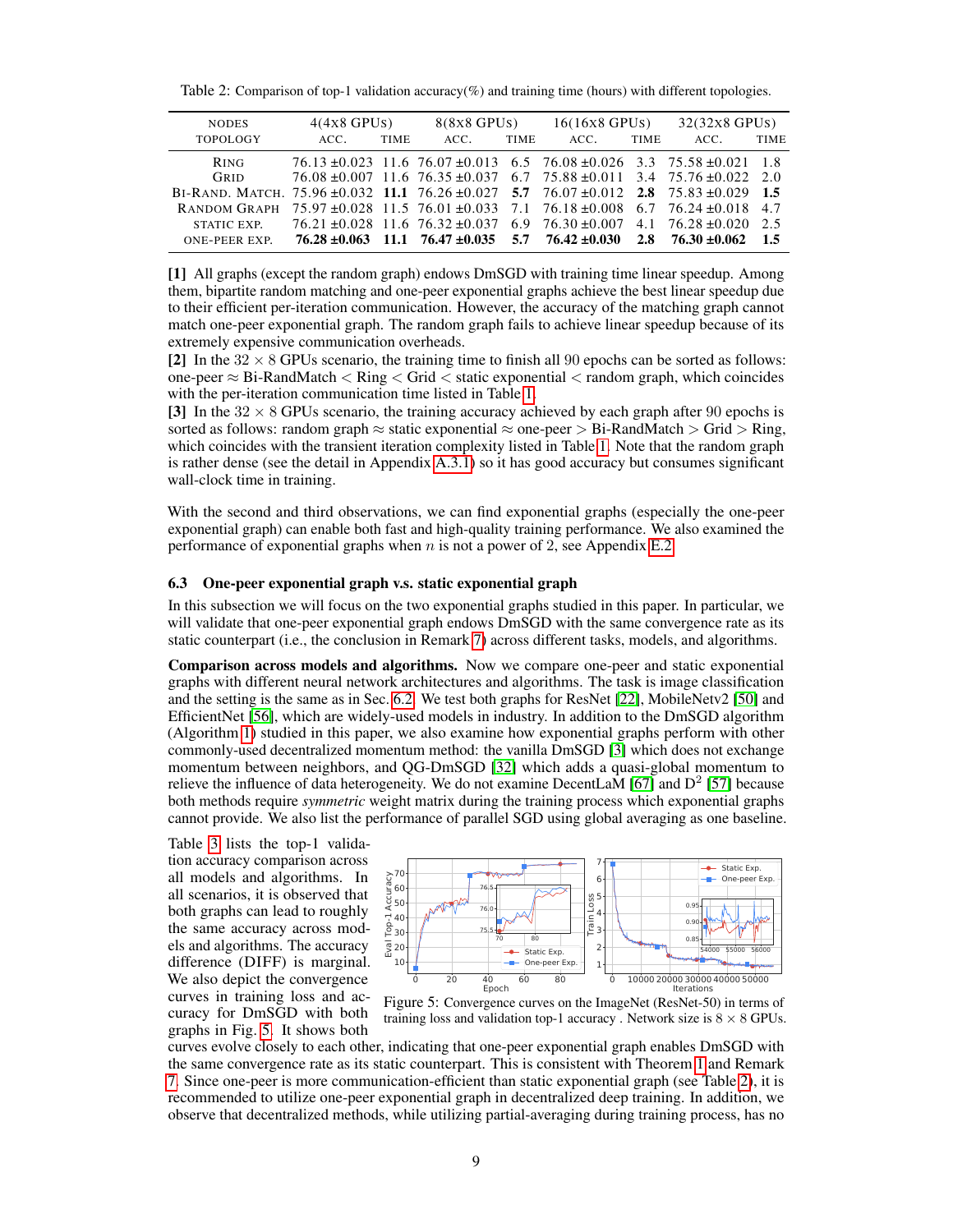Table 3: Top-1 validation accuracy and wall-clock time (in hours) comparison with different models and algorithms on ImageNet dataset over static/one-peer exponential graphs (8x8 GPUs).

| MODEL                                                                                 |               | RESNET-50                                                         |                | MOBILENET-V2    | <b>EFFICIENTNET</b>                                                    |                          |  |
|---------------------------------------------------------------------------------------|---------------|-------------------------------------------------------------------|----------------|-----------------|------------------------------------------------------------------------|--------------------------|--|
| <b>TOPOLOGY</b>                                                                       | <b>STATIC</b> | <b>ONE-PEER</b>                                                   | <b>STATIC</b>  | <b>ONE-PEER</b> | <b>STATIC</b>                                                          | <b>ONE-PEER</b>          |  |
| PARALLEL SGD 76.21 (7.0)                                                              |               | $\mathcal{L}(\mathcal{L})$ , and $\mathcal{L}(\mathcal{L})$ , and | $70.12(5.8)$ - |                 | 77.63 (9.0)                                                            | $\overline{\phantom{a}}$ |  |
| VANILLA DMSGD 76.14 (6.6) 76.06 (5.5) 69.98 (5.6) 69.81 (4.6) 77.62 (8.4) 77.48 (6.9) |               |                                                                   |                |                 |                                                                        |                          |  |
| <b>DMSGD</b>                                                                          |               |                                                                   |                |                 | 76.50 (6.9) 76.52(5.7) 69.62 (5.7) 69.98 (4.8) 77.44 (8.7) 77.51 (7.1) |                          |  |
| OG-DMSGD                                                                              |               |                                                                   |                |                 | 76.43 (6.6) 76.35(5.6) 69.83 (5.6) 69.81 (4.6) 77.60 (8.4) 77.72 (6.9) |                          |  |

significant accuracy degradation compared parallel SGD. Decentralized SGD can even be superior sometimes.

Comparison across different tasks. We next compare the aforementioned algorithms with onepeer and static exponential graphs in another well-known task: object detection. We will test the following widely-used models: Faster-RCNN [49] and RetinaNet [34] on popular PASCAL VOC [19] and COCO [35] datasets. We adopt the MMDetection [12] framework as the building blocks and utilize ResNet-50 with FPN [33] as the backbone network. We choose mean Average Precision (mAP) as the evaluation metric for both datesets. We used 8 GPUs (which are connected by the static or dynamic exponential topology) and set the total batch size as 64 in all detection experiments.

Table 4 compares the performance of decentralized training across different object detection models and datasets. Similar to the above experiment, it is observed that both graphs enable decentralized algorithms with almost the same performance in each scenario. This again illustrates the value of one-peer exponential graph in deep learning tasks - it endows decentralized deep training with both fast training speed and satisfactory accuracy.

Table 4: Comparison of different methods and models on PASCAL VOC and COCO datasets.

| <b>DATASET</b>  | PASCAL VOC       |                          |                    |                          | COCO             |                          |                    |                          |  |
|-----------------|------------------|--------------------------|--------------------|--------------------------|------------------|--------------------------|--------------------|--------------------------|--|
| MODEL.          | <b>RETINANET</b> |                          | <b>FASTER RCNN</b> |                          | <b>RETINANET</b> |                          | <b>FASTER RCNN</b> |                          |  |
| <b>TOPOLOGY</b> | <b>STATIC</b>    | ONE-PEER STATIC          |                    | ONE-PEER                 | <b>STATIC</b>    | ONE-PEER                 | <b>STATIC</b>      | ONE-PEER                 |  |
| PARALLEL SGD    | 79.0             | $\overline{\phantom{a}}$ | 80.3               | $\overline{\phantom{a}}$ | 36.2             | $\overline{\phantom{a}}$ | 37.2               | $\overline{\phantom{a}}$ |  |
| VANILLA DMSGD   | 79.0             | 79.1                     | 80.7               | 80.5                     | 36.3             | 36.1                     | 37.3               | 37.2                     |  |
| <b>DMSGD</b>    | 79.1             | 79.0                     | 80.4               | 80.5                     | 36.4             | 36.4                     | 37.1               | 37.0                     |  |
| OG-DMSGD        | 79.2             | 79.1                     | 80.8               | 80.4                     | 36.3             | 36.2                     | 37.2               | 371                      |  |

### 7 Conclusion and Future Works

In this paper, we establish the spectral gap of static exponential graph and prove that any  $\log_2(n)$ consecutive one-peer exponential graphs can together achieve exact averaging when  $n$  is a power of 2. With these results, we reveal that one-peer exponential graphs endow DmSGD with the same convergence rate as their static counterpart. We also establish that exponential graphs achieve nearly minimum per-iteration communication time and transient iteration complexity simultaneously when  $n$  is large. All conclusions are thoroughly examined with industrial-standard benchmarks. As the future work, we will investigate symmetric time-varying graphs that can perform as well as one-peer exponential graph. Symmetric graphs are critical for  $D^2$  and DecentLaM algorithms.

### Acknowledgements

The authors are grateful to Dr. Sai Praneeth Karimireddy from EPFL for the helpful discussions on the hypercube graph.

### References

- [1] Sulaiman A Alghunaim and Kun Yuan. A unified and refined convergence analysis for non-convex decentralized learning. *arXiv preprint arXiv:2110.09993*, 2021.
- [2] Dan Alistarh, Demjan Grubic, Jerry Li, Ryota Tomioka, and Milan Vojnovic. Qsgd: Communicationefficient sgd via gradient quantization and encoding. In *Advances in Neural Information Processing Systems*, pages 1709–1720, 2017.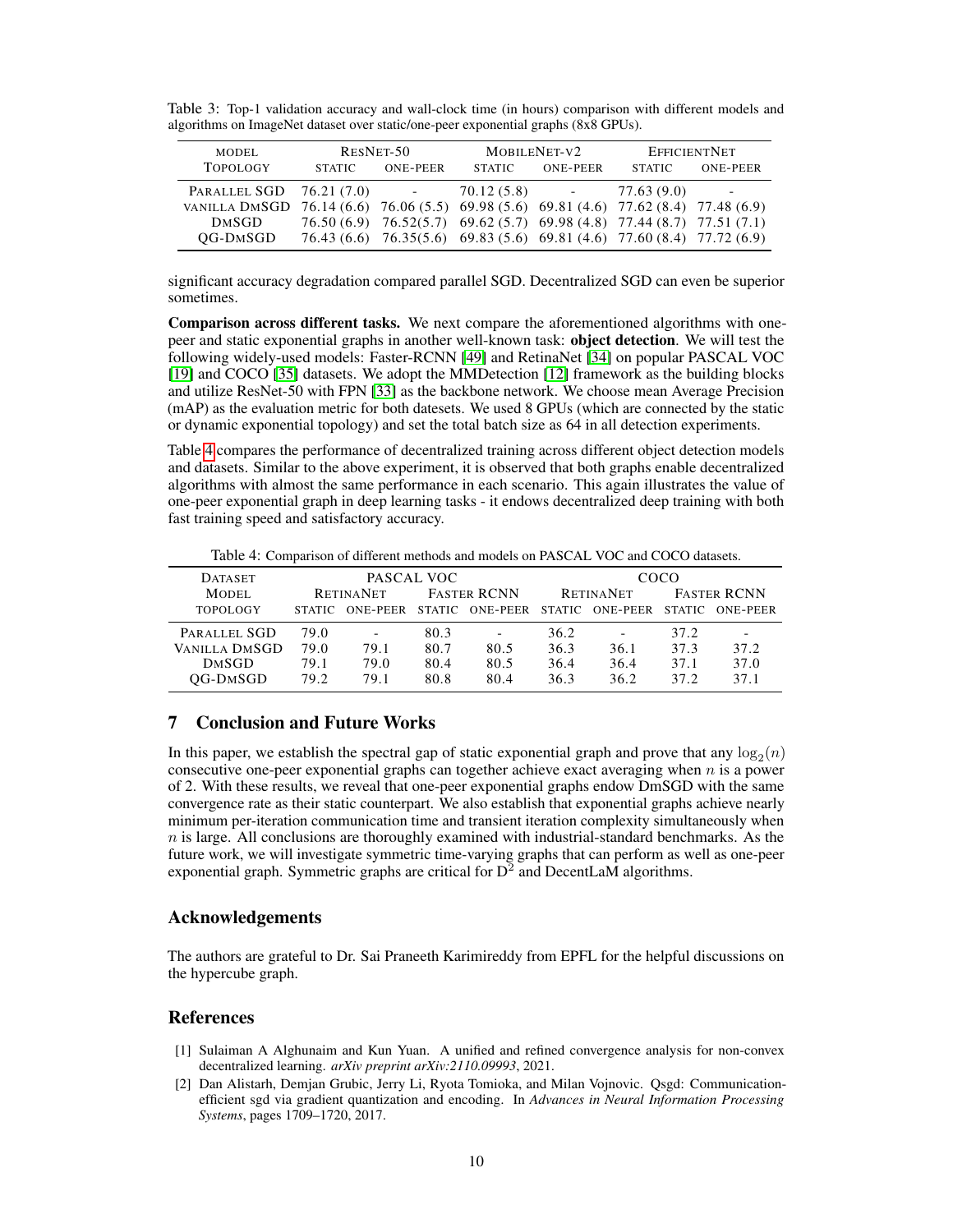- [3] Mahmoud Assran, Nicolas Loizou, Nicolas Ballas, and Mike Rabbat. Stochastic gradient push for distributed deep learning. In *International Conference on Machine Learning (ICML)*, pages 344–353, 2019.
- [4] Aditya Balu, Zhanhong Jiang, Sin Yong Tan, Chinmay Hedge, Young M Lee, and Soumik Sarkar. Decentralized deep learning using momentum-accelerated consensus. *arXiv preprint arXiv:2010.11166*, 2020.
- [5] Tal Ben-Nun and Torsten Hoefler. Demystifying parallel and distributed deep learning: An in-depth concurrency analysis. *ACM Computing Surveys (CSUR)*, 52(4):1–43, 2019.
- [6] Itai Benjamini, Gady Kozma, and Nicholas Wormald. The mixing time of the giant component of a random graph. *Random Structures & Algorithms*, 45(3):383–407, 2014.
- [7] Albert S Berahas, Raghu Bollapragada, Nitish Shirish Keskar, and Ermin Wei. Balancing communication and computation in distributed optimization. *IEEE Transactions on Automatic Control*, 64(8):3141–3155, 2018.
- [8] Jeremy Bernstein, Jiawei Zhao, Kamyar Azizzadenesheli, and Anima Anandkumar. signsgd with majority vote is communication efficient and fault tolerant. *arXiv preprint arXiv:1810.05291*, 2018.
- [9] Andrew Beveridge and Jeanmarie Youngblood. The best mixing time for random walks on trees. *Graphs and Combinatorics*, 32(6):2211–2239, 2016.
- [10] Stephen P Boyd, Arpita Ghosh, Balaji Prabhakar, and Devavrat Shah. Mixing times for random walks on geometric random graphs. In *ALENEX/ANALCO*, pages 240–249, 2005.
- [11] Jianshu Chen and Ali H Sayed. Diffusion adaptation strategies for distributed optimization and learning over networks. *IEEE Transactions on Signal Processing*, 60(8):4289–4305, 2012.
- [12] Kai Chen, Jiaqi Wang, Jiangmiao Pang, Yuhang Cao, Yu Xiong, Xiaoxiao Li, Shuyang Sun, Wansen Feng, Ziwei Liu, Jiarui Xu, et al. Mmdetection: Open mmlab detection toolbox and benchmark. *arXiv preprint arXiv:1906.07155*, 2019.
- [13] Tianyi Chen, Georgios Giannakis, Tao Sun, and Wotao Yin. LAG: Lazily aggregated gradient for communication-efficient distributed learning. In *Advances in Neural Information Processing Systems*, pages 5050–5060, 2018.
- [14] Yiming Chen, Kun Yuan, Yingya Zhang, Pan Pan, Yinghui Xu, and Wotao Yin. Accelerating gossip SGD with periodic global averaging. In *International Conference on Machine Learning*, 2021.
- [15] Yat-Tin Chow, Wei Shi, Tianyu Wu, and Wotao Yin. Expander graph and communication-efficient decentralized optimization. In *2016 50th Asilomar Conference on Signals, Systems and Computers*, pages 1715–1720. IEEE, 2016.
- [16] Jia Deng, Wei Dong, Richard Socher, Li-Jia Li, Kai Li, and Li Fei-Fei. Imagenet: A large-scale hierarchical image database. In *IEEE Conference on Computer Vision and Pattern Recognition (CVPR)*, pages 248–255. Ieee, 2009.
- [17] P. Di Lorenzo and G. Scutari. Next: In-network nonconvex optimization. *IEEE Transactions on Signal and Information Processing over Networks*, 2(2):120–136, 2016.
- [18] John C Duchi, Alekh Agarwal, and Martin J Wainwright. Dual averaging for distributed optimization: Convergence analysis and network scaling. *IEEE Transactions on Automatic control*, 57(3):592–606, 2011.
- [19] Mark Everingham, Luc Van Gool, Christopher KI Williams, John Winn, and Andrew Zisserman. The pascal visual object classes (voc) challenge. *International journal of computer vision*, 88(2):303–338, 2010.
- [20] Hongchang Gao and Heng Huang. Periodic stochastic gradient descent with momentum for decentralized training. *arXiv preprint arXiv:2008.10435*, 2020.
- [21] Priya Goyal, Piotr Dollár, Ross Girshick, Pieter Noordhuis, Lukasz Wesolowski, Aapo Kyrola, Andrew Tulloch, Yangqing Jia, and Kaiming He. Accurate, large minibatch sgd: Training imagenet in 1 hour. *arXiv preprint arXiv:1706.02677*, 2017.
- [22] Kaiming He, Xiangyu Zhang, Shaoqing Ren, and Jian Sun. Deep residual learning for image recognition. In *IEEE Conference on Computer Vision and Pattern Recognition (CVPR)*, pages 770–778, 2016.
- [23] Kun Huang and Shi Pu. Improving the transient times for distributed stochastic gradient methods. *arXiv preprint arXiv:2105.04851*, 2021.
- [24] Anastasia Koloskova, Tao Lin, Sebastian U Stich, and Martin Jaggi. Decentralized deep learning with arbitrary communication compression. In *International Conference on Learning Representations*, 2019.
- [25] Anastasia Koloskova, Nicolas Loizou, Sadra Boreiri, Martin Jaggi, and Sebastian U Stich. A unified theory of decentralized sgd with changing topology and local updates. In *International Conference on Machine Learning (ICML)*, pages 1–12, 2020.
- [26] Anastasia Koloskova, Sebastian Stich, and Martin Jaggi. Decentralized stochastic optimization and gossip algorithms with compressed communication. In *International Conference on Machine Learning*, pages 3478–3487, 2019.
- [27] Lingjing Kong, Tao Lin, Anastasia Koloskova, Martin Jaggi, and Sebastian U Stich. Consensus control for decentralized deep learning. In *International Conference on Machine Learning*, 2021.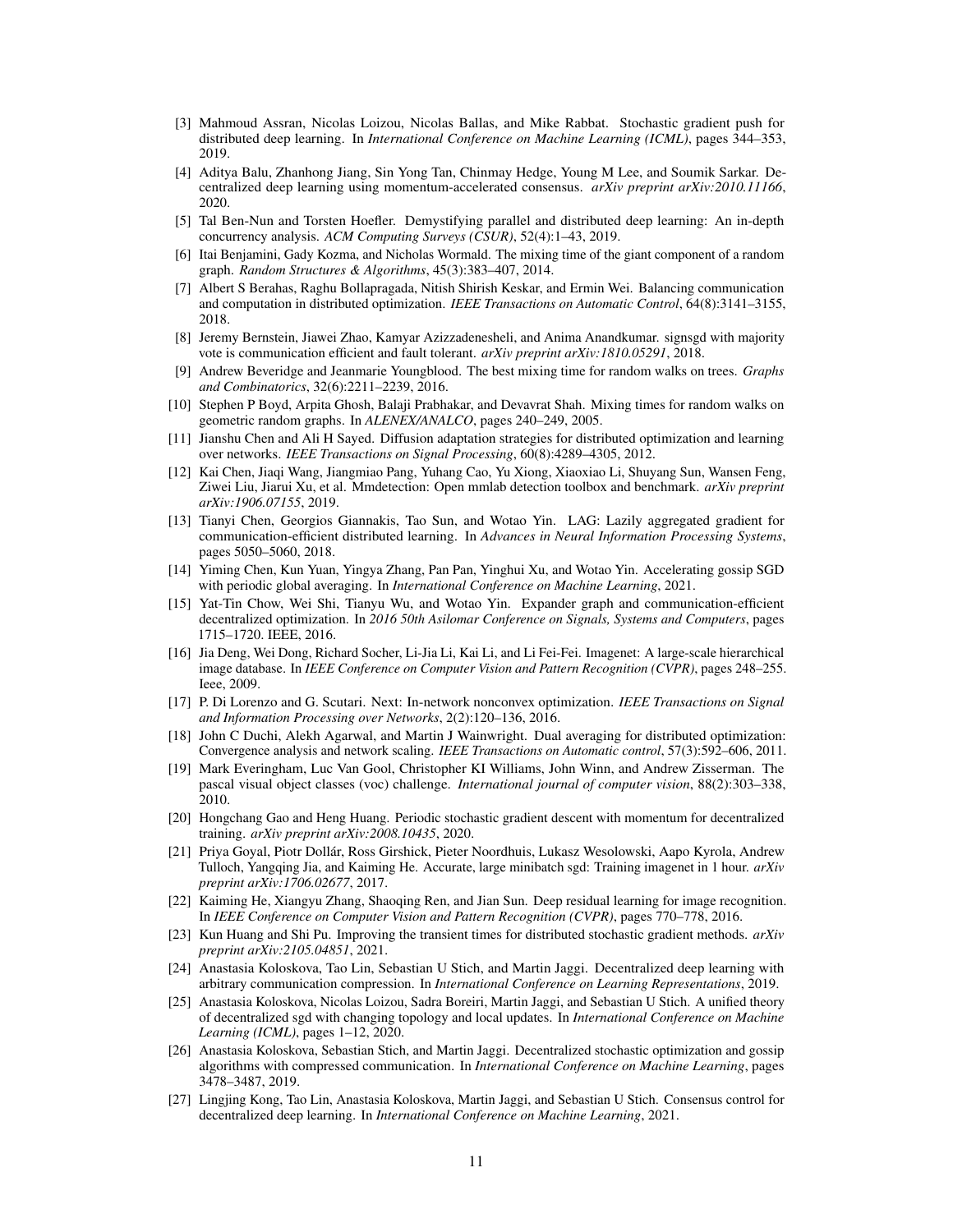- [28] Mu Li, David G Andersen, Jun Woo Park, Alexander J Smola, Amr Ahmed, Vanja Josifovski, James Long, Eugene J Shekita, and Bor-Yiing Su. Scaling distributed machine learning with the parameter server. In *11th* {*USENIX*} *Symposium on Operating Systems Design and Implementation (*{*OSDI*} *14)*, pages 583–598, 2014.
- [29] Z. Li, W. Shi, and M. Yan. A decentralized proximal-gradient method with network independent step-sizes and separated convergence rates. *IEEE Transactions on Signal Processing*, July 2019. early acces. Also available on arXiv:1704.07807.
- [30] Xiangru Lian, Ce Zhang, Huan Zhang, Cho-Jui Hsieh, Wei Zhang, and Ji Liu. Can decentralized algorithms outperform centralized algorithms? A case study for decentralized parallel stochastic gradient descent. In *Advances in Neural Information Processing Systems*, pages 5330–5340, 2017.
- [31] Xiangru Lian, Wei Zhang, Ce Zhang, and Ji Liu. Asynchronous decentralized parallel stochastic gradient descent. In *International Conference on Machine Learning*, pages 3043–3052, 2018.
- [32] Tao Lin, Sai Praneeth Karimireddy, Sebastian U Stich, and Martin Jaggi. Quasi-global momentum: Accelerating decentralized deep learning on heterogeneous data. In *International Conference on Machine Learning*, 2021.
- [33] Tsung-Yi Lin, Piotr Dollár, Ross Girshick, Kaiming He, Bharath Hariharan, and Serge Belongie. Feature pyramid networks for object detection. In *Proceedings of the IEEE conference on computer vision and pattern recognition*, pages 2117–2125, 2017.
- [34] Tsung-Yi Lin, Priya Goyal, Ross Girshick, Kaiming He, and Piotr Dollár. Focal loss for dense object detection. In *Proceedings of the IEEE international conference on computer vision*, pages 2980–2988, 2017.
- [35] Tsung-Yi Lin, Michael Maire, Serge Belongie, James Hays, Pietro Perona, Deva Ramanan, Piotr Dollár, and C Lawrence Zitnick. Microsoft coco: Common objects in context. In *European conference on computer vision*, pages 740–755. Springer, 2014.
- [36] Xiaorui Liu, Yao Li, Rongrong Wang, Jiliang Tang, and Ming Yan. Linear convergent decentralized optimization with compression. *arXiv preprint arXiv:2007.00232*, 2020.
- [37] Yanli Liu, Yuejiao Sun, and Wotao Yin. Decentralized learning with lazy and approximate dual gradients. *IEEE Transactions on Signal Processing*, 69:1362–1377, 2021.
- [38] Yaohua Liu, Wei Xu, Gang Wu, Zhi Tian, and Qing Ling. Communication-censored admm for decentralized consensus optimization. *IEEE Transactions on Signal Processing*, 67(10):2565–2579, 2019.
- [39] Nicolas Loizou and Peter Richtárik. Momentum and stochastic momentum for stochastic gradient, newton, proximal point and subspace descent methods. *Computational Optimization and Applications*, 77(3):653– 710, 2020.
- [40] Songtao Lu and Chai Wah Wu. Decentralized stochastic non-convex optimization over weakly connected time-varying digraphs. In *ICASSP 2020-2020 IEEE International Conference on Acoustics, Speech and Signal Processing (ICASSP)*, pages 5770–5774. IEEE, 2020.
- [41] Asaf Nachmias and Yuval Peres. Critical random graphs: diameter and mixing time. *The Annals of Probability*, 36(4):1267–1286, 2008.
- [42] Angelia Nedic and Alex Olshevsky. Distributed optimization over time-varying directed graphs. ´ *IEEE Transactions on Automatic Control*, 60(3):601–615, 2014.
- [43] Angelia Nedić, Alex Olshevsky, and Michael G Rabbat. Network topology and communicationcomputation tradeoffs in decentralized optimization. *Proceedings of the IEEE*, 106(5):953–976, 2018.
- [44] A. Nedic, A. Olshevsky, and W. Shi. Achieving geometric convergence for distributed optimization over time-varying graphs. *SIAM Journal on Optimization*, 27(4):2597–2633, 2017.
- [45] Angelia Nedic and Asuman Ozdaglar. Distributed subgradient methods for multi-agent optimization. *IEEE Transactions on Automatic Control*, 54(1):48–61, 2009.
- [46] Adam Paszke, Sam Gross, Francisco Massa, Adam Lerer, James Bradbury, Gregory Chanan, Trevor Killeen, Zeming Lin, Natalia Gimelshein, Luca Antiga, et al. Pytorch: An imperative style, high-performance deep learning library. In *Advances in Neural Information Processing Systems (NeurIPS)*, pages 8024–8035, 2019.
- [47] Pitch Patarasuk and Xin Yuan. Bandwidth optimal all-reduce algorithms for clusters of workstations. *Journal of Parallel and Distributed Computing*, 69(2):117–124, 2009.
- [48] Shi Pu, Alex Olshevsky, and Ioannis Ch Paschalidis. A sharp estimate on the transient time of distributed stochastic gradient descent. *arXiv preprint arXiv:1906.02702*, 2019.
- [49] Shaoqing Ren, Kaiming He, Ross Girshick, and Jian Sun. Faster r-cnn: towards real-time object detection with region proposal networks. *IEEE transactions on pattern analysis and machine intelligence*, 39(6):1137– 1149, 2016.
- [50] Mark Sandler, Andrew Howard, Menglong Zhu, Andrey Zhmoginov, and Liang-Chieh Chen. Mobilenetv2: Inverted residuals and linear bottlenecks. In *Proceedings of the IEEE conference on computer vision and pattern recognition*, pages 4510–4520, 2018.
- [51] Ali H Sayed. Adaptive networks. *Proceedings of the IEEE*, 102(4):460–497, 2014.
- [52] Gesualdo Scutari and Ying Sun. Distributed nonconvex constrained optimization over time-varying digraphs. *Mathematical Programming*, 176(1):497–544, 2019.